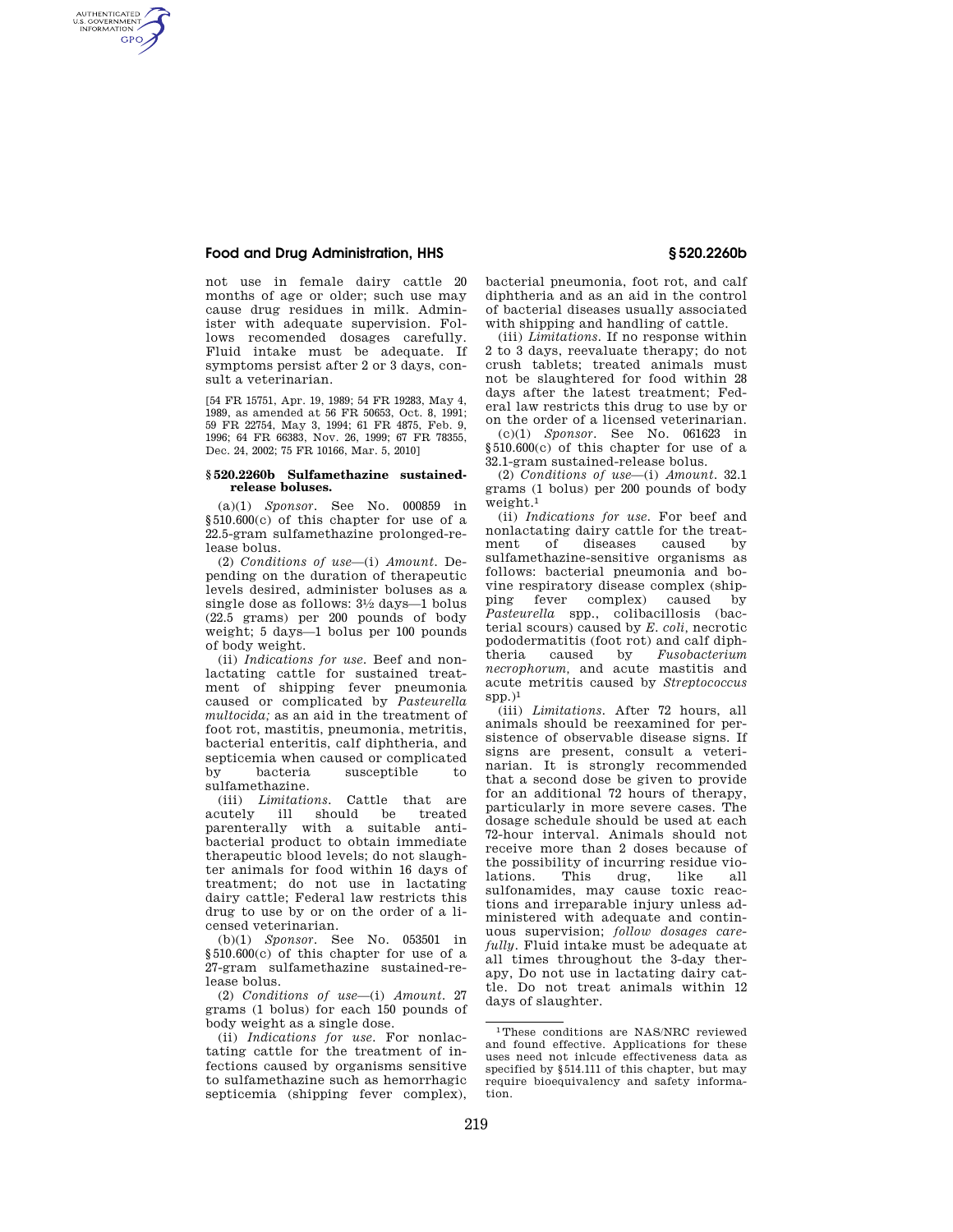**§ 520.2260b 21 CFR Ch. I (4–1–10 Edition)** 

(d)(1) *Sponsor.* See 000859 in §510.600(c) of this chapter for use of a 22.5-gram sulfamethazine sustained release bolus.

(2) *Conditions of use*—(i) *Amount.* Administer 1 bolus (22.5 grams) per 200 pounds of body weight, as a single dose.

(ii) *Indications for use.* Beef and nonlactating dairy cattle for the prolonged treatment of the following diseases when caused by one or more of the listed pathogenic organisms sensitive to sulfamethazine: bovine respiratory disease complex (shipping fever complex) (*Pasteurella* spp.*), bacterial pneumonia (Pasteurella* spp.), pododermatitis (foot rot)<br>(*Fusobacterium necrophorum*), (*Fusobacterium necrophorum*), colibacillosis<br>(Escherichia (*Escherichia coli*), calf diphtheria (*Fusobacterium necrophorum*), acute mastitis (*Streptococcus* spp.) and acute metritis (*Streptococcus* spp.).

(iii) *Limitations.* Cattle that are acutely ill should be treated by injection with a suitable antibacterial product to obtain immediate therapeutic blood levels; do not slaughter animals for food within 16 days of treatment; do not use in lactating diary cattle; if treated animals do not respond within 2 to 3 days, consult a veterinarian.

(e)(1) *Sponsor.* See No. 061623 in §510.600(c) of this chapter for use of an 8.02-gram sulfamethazine sustained-release bolus.

(2) *Conditions of use*—(i) *Amount*. Administer 2 boluses (8.02 grams per bolus) per 100 pounds of body weight, as a single dose.

(ii) *Indications for use.* Administer orally to ruminating calves for the prolonged treatment of the following diseases when caused by one or more of the listed pathogenic organisms sensitive to sulfamethazine: bacterial<br>pneumonia (*Pasteurella* spp.).  $(Pasterella$  spp.), colibacillosis (bacterial scours) (*E. coli*), and calf diptheria (*Fusobacterium necrophorum*).

(iii) *Limitations.* For use in ruminating replacement calves only; 72 hours after dosing all animals should be reexamined for persistence of disease signs; if signs are present, consult a veterinarian; do not slaughter animals for food for at least 12 days after the last dose; this product has not been shown to be effective for nonruminating calves; exceeding two consecutive doses may cause violative tissue residue to remain beyond the withdrawal time; do not use in calves under 1 month of age or calves being fed an all milk diet.

(f)(1) *Sponsor.* See No. 059130 in  $§510.600(c)$  of this chapter for use of a 30-gram sulfamethazine sustained-release bolus.

(2) *Conditions of use*—(i) *Amount.* Administer at the rate of 1 bolus (30 grams per bolus) per 200 pounds of body weight, as a single dose.

(ii) *Indications for use.* Administer orally to beef cattle and nonlactating dairy cattle for the treatment of the following diseases when caused by one or more of the listed pathogenic organisms sensitive to sulfamethazine: bovine respiratory disease complex (shipping fever complex) associated with *Pasteurella* spp.; bacterial pneumonia associated with *Pasteurell* spp.; necrotic pododermatitis (foot rot) and calf diph-<br>theria caused by Fusebacterium  $Fusobacterium$ *necrophorum*; colibacillosis (bacterial scours) caused by *Escherichia coli*; coccidiosis caused by *Eimeria bovis* and *E. zurnii*; acute mastitis and metritis caused by *Streptococcus* spp.

(iii) *Limitations.* For use in beef cattle and nonlactating dairy cattle only; if symptoms persist for 2 or 3 days after use, consult a veterinarian; do not slaughter animals for food for at least 8 days after the last dose; do not use in lactating dairy cattle; do not administer more than two consecutive doses.

(g) *Related tolerances.* See §556.670 of this chapter.

(h)(1) *Sponsor.* See No. 000010 in §510.600(c) of this chapter for use of an 8.25-gram sulfamethazine sustained-release bolus.

(2) *Conditions of use*—(i) *Amount.* Administer at the rate of 1 bolus (8.25 grams per bolus) per 50 pounds of body weight, as a single dose. If signs of disease are significantly reduced, it is recommended that a second dose be given to provide an additional 72 hours of therapy.

(ii) *Indications for use.* Administer orally to ruminating beef and dairy calves for treatment of the following diseases when caused by one or more of the listed pathogenic organisms susceptible to sulfamethazine: bacterial pneumonia associated with *Pasteurella*